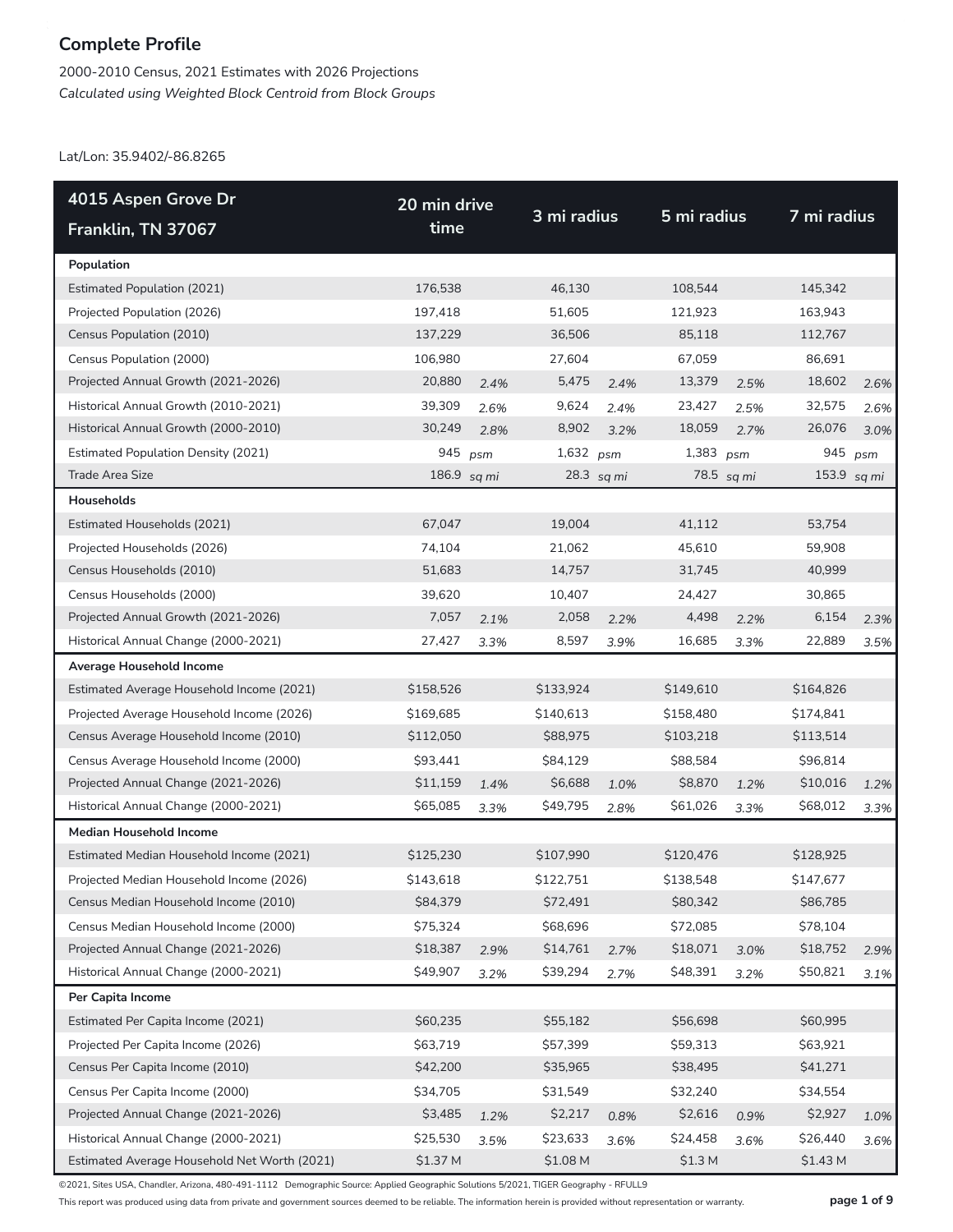2000-2010 Census, 2021 Estimates with 2026 Projections *Calculated using Weighted Block Centroid from Block Groups*

Lat/Lon: 35.9402/-86.8265

| 4015 Aspen Grove Dr                           | 20 min drive |                          |        |                          |         |             |         | 7 mi radius |  |  |
|-----------------------------------------------|--------------|--------------------------|--------|--------------------------|---------|-------------|---------|-------------|--|--|
| Franklin, TN 37067                            | time         |                          |        | 3 mi radius              |         | 5 mi radius |         |             |  |  |
| <b>Race and Ethnicity</b>                     |              |                          |        |                          |         |             |         |             |  |  |
| Total Population (2021)                       | 176,538      |                          | 46,130 |                          | 108,544 |             | 145,342 |             |  |  |
| White (2021)                                  | 149,439      | 84.6%                    | 37,103 | 80.4%                    | 90,689  | 83.5%       | 123,412 | 84.9%       |  |  |
| Black or African American (2021)              | 9,536        | 5.4%                     | 2,646  | 5.7%                     | 5,748   | 5.3%        | 7,071   | 4.9%        |  |  |
| American Indian or Alaska Native (2021)       | 398          | 0.2%                     | 123    | 0.3%                     | 283     | 0.3%        | 345     | 0.2%        |  |  |
| Asian (2021)                                  | 10,348       | 5.9%                     | 3,918  | 8.5%                     | 6,926   | 6.4%        | 8,715   | 6.0%        |  |  |
| Hawaiian or Pacific Islander (2021)           | 53           | $\overline{\phantom{a}}$ | 20     | $\overline{\phantom{a}}$ | 37      |             | 43      |             |  |  |
| Other Race (2021)                             | 3,372        | 1.9%                     | 1,418  | 3.1%                     | 2,803   | 2.6%        | 3,030   | 2.1%        |  |  |
| Two or More Races (2021)                      | 3,394        | 1.9%                     | 902    | 2.0%                     | 2,059   | 1.9%        | 2,725   | 1.9%        |  |  |
| Population < 18 (2021)                        | 42,003       | 23.8%                    | 9,948  | 21.6%                    | 26,235  | 24.2%       | 35,681  | 24.5%       |  |  |
| White Not Hispanic                            | 32,119       | 76.5%                    | 6,794  | 68.3%                    | 19,427  | 74.1%       | 27,380  | 76.7%       |  |  |
| <b>Black or African American</b>              | 2,238        | 5.3%                     | 561    | 5.6%                     | 1,374   | 5.2%        | 1,680   | 4.7%        |  |  |
| Asian                                         | 2,622        | 6.2%                     | 959    | 9.6%                     | 1,802   | 6.9%        | 2,290   | 6.4%        |  |  |
| Other Race Not Hispanic                       | 1,576        | 3.8%                     | 409    | 4.1%                     | 999     | 3.8%        | 1,321   | 3.7%        |  |  |
| Hispanic                                      | 3,447        | 8.2%                     | 1,225  | 12.3%                    | 2,632   | 10.0%       | 3,009   | 8.4%        |  |  |
| Not Hispanic or Latino Population (2021)      | 166,404      | 94.3%                    | 42,438 | 92.0%                    | 100,875 | 92.9%       | 136,572 | 94.0%       |  |  |
| Not Hispanic White                            | 143,641      | 86.3%                    | 35,101 | 82.7%                    | 86,446  | 85.7%       | 118,430 | 86.7%       |  |  |
| Not Hispanic Black or African American        | 9,266        | 5.6%                     | 2,549  | 6.0%                     | 5,548   | 5.5%        | 6,843   | 5.0%        |  |  |
| Not Hispanic American Indian or Alaska Native | 340          | 0.2%                     | 88     | 0.2%                     | 240     | 0.2%        | 301     | 0.2%        |  |  |
| Not Hispanic Asian                            | 10,214       | 6.1%                     | 3,894  | 9.2%                     | 6,841   | 6.8%        | 8,611   | 6.3%        |  |  |
| Not Hispanic Hawaiian or Pacific Islander     | 50           |                          | 20     |                          | 37      |             | 43      |             |  |  |
| Not Hispanic Other Race                       | 129          |                          | 41     |                          | 92      |             | 116     |             |  |  |
| Not Hispanic Two or More Races                | 2,764        | 1.7%                     | 745    | 1.8%                     | 1,670   | 1.7%        | 2,229   | 1.6%        |  |  |
| Hispanic or Latino Population (2021)          | 10,134       | 5.7%                     | 3,692  | 8.0%                     | 7,669   | 7.1%        | 8,770   | 6.0%        |  |  |
| Hispanic White                                | 5,798        | 57.2%                    | 2,002  | 54.2%                    | 4,242   | 55.3%       | 4,982   | 56.8%       |  |  |
| Hispanic Black or African American            | 270          | 2.7%                     | 97     | 2.6%                     | 200     | 2.6%        | 228     | 2.6%        |  |  |
| Hispanic American Indian or Alaska Native     | 58           | 0.6%                     | 35     | 0.9%                     | 43      | 0.6%        | 44      | 0.5%        |  |  |
| Hispanic Asian                                | 133          | 1.3%                     | 24     | 0.7%                     | 85      | 1.1%        | 105     | 1.2%        |  |  |
| Hispanic Hawaiian or Pacific Islander         | 3            |                          |        |                          |         |             |         |             |  |  |
| Hispanic Other Race                           | 3,242        | 32.0%                    | 1,377  | 37.3%                    | 2,711   | 35.3%       |         | 2,915 33.2% |  |  |
| Hispanic Two or More Races                    | 629          | 6.2%                     | 158    | 4.3%                     | 389     | 5.1%        | 497     | 5.7%        |  |  |
| Not Hispanic or Latino Population (2010)      | 130,639      | 95.2%                    | 33,953 | 93.0%                    | 79,794  | 93.7%       | 106,927 | 94.8%       |  |  |
| Hispanic or Latino Population (2010)          | 6,590        | 4.8%                     | 2,554  | 7.0%                     | 5,323   | 6.3%        | 5,840   | 5.2%        |  |  |
| Not Hispanic or Latino Population (2000)      | 104,028      | 97.2%                    | 26,235 | 95.0%                    | 64,702  | 96.5%       | 84,116  | 97.0%       |  |  |
| Hispanic or Latino Population (2000)          | 2,951        | 2.8%                     | 1,369  | 5.0%                     | 2,357   | 3.5%        | 2,575   | 3.0%        |  |  |
| Not Hispanic or Latino Population (2026)      | 185,526      | 94.0%                    | 47,299 | 91.7%                    | 113,017 | 92.7%       | 153,647 | 93.7%       |  |  |
| Hispanic or Latino Population (2026)          | 11,892       | 6.0%                     | 4,306  | 8.3%                     | 8,906   | 7.3%        | 10,297  | 6.3%        |  |  |
| Projected Annual Growth (2021-2026)           | 1,758        | 3.5%                     | 613    | 3.3%                     | 1,236   | 3.2%        | 1,527   | 3.5%        |  |  |
| Historical Annual Growth (2000-2010)          |              | 3,638 12.3%              | 1,184  | 8.6%                     |         | 2,967 12.6% | 3,265   | 12.7%       |  |  |

©2021, Sites USA, Chandler, Arizona, 480-491-1112 Demographic Source: Applied Geographic Solutions 5/2021, TIGER Geography - RFULL9

This report was produced using data from private and government sources deemed to be reliable. The information herein is provided without representation or warranty. **page 2 of 9**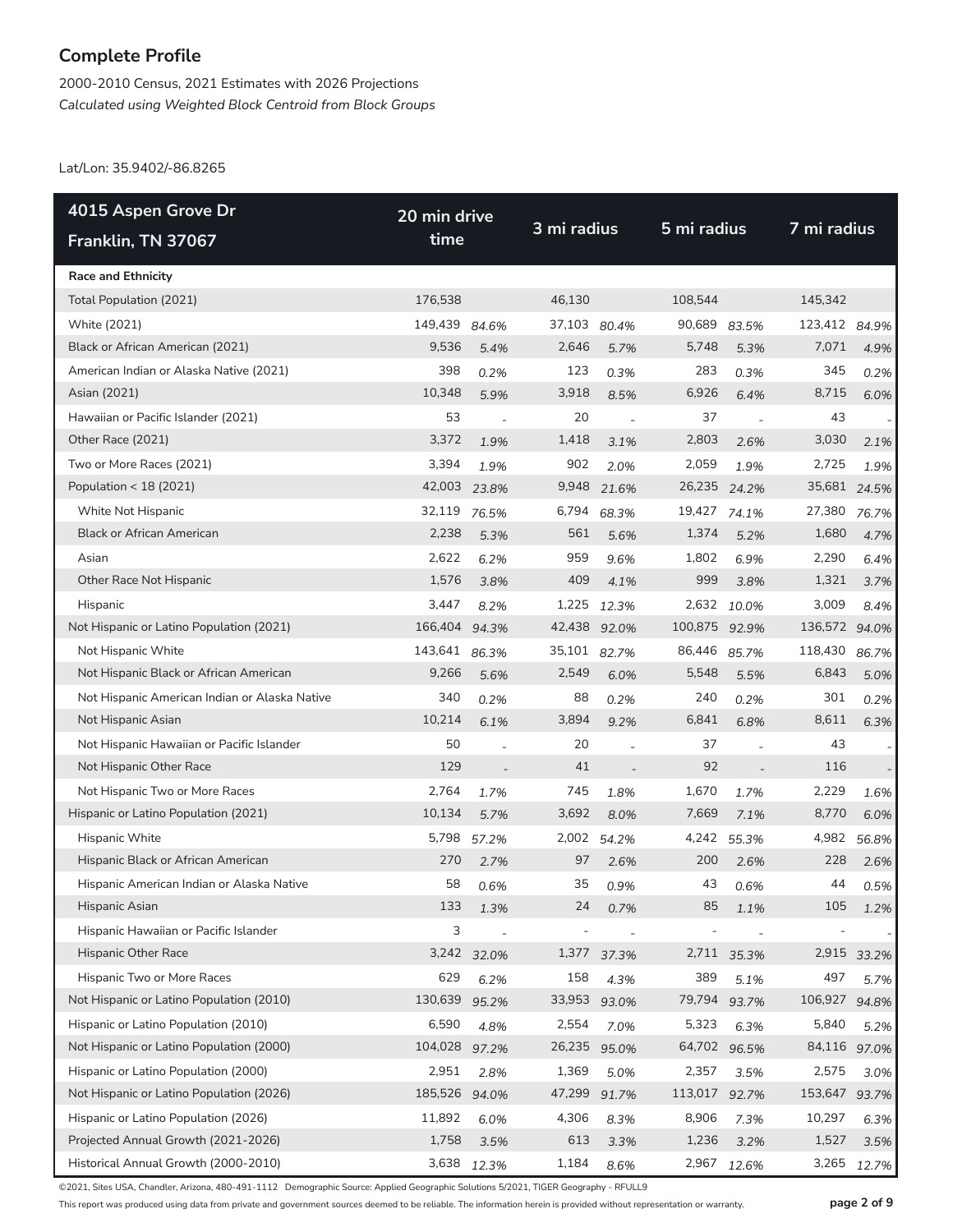2000-2010 Census, 2021 Estimates with 2026 Projections *Calculated using Weighted Block Centroid from Block Groups*

Lat/Lon: 35.9402/-86.8265

| 4015 Aspen Grove Dr                        | 20 min drive                 |       |              |             |              |             |              |              |
|--------------------------------------------|------------------------------|-------|--------------|-------------|--------------|-------------|--------------|--------------|
| Franklin, TN 37067                         | time                         |       | 3 mi radius  |             | 5 mi radius  |             | 7 mi radius  |              |
| <b>Total Age Distribution (2021)</b>       |                              |       |              |             |              |             |              |              |
| <b>Total Population</b>                    | 176,538                      |       | 46,130       |             | 108,544      |             | 145,342      |              |
| Age Under 5 Years                          | 9,362                        | 5.3%  | 2,340        | 5.1%        | 5,647        | 5.2%        | 7,361        | 5.1%         |
| Age 5 to 9 Years                           | 11,052                       | 6.3%  | 2,608        | 5.7%        | 6,838        | 6.3%        | 9,246        | 6.4%         |
| Age 10 to 14 Years                         | 12,839                       | 7.3%  | 2,918        | 6.3%        | 8,107        | 7.5%        | 11,211       | 7.7%         |
| Age 15 to 19 Years                         | 12,407                       | 7.0%  | 3,012        | 6.5%        | 7,982        | 7.4%        | 11,016       | 7.6%         |
| Age 20 to 24 Years                         | 10,714                       | 6.1%  | 4,089        | 8.9%        | 7,449        | 6.9%        | 9,247        | 6.4%         |
| Age 25 to 29 Years                         | 9,791                        | 5.5%  | 3,543        | 7.7%        | 6,032        | 5.6%        | 7,189        | 4.9%         |
| Age 30 to 34 Years                         | 9,572                        | 5.4%  | 2,800        | 6.1%        | 5,326        | 4.9%        | 6,548        | 4.5%         |
| Age 35 to 39 Years                         | 11,146                       | 6.3%  | 2,976        | 6.5%        | 6,512        | 6.0%        | 8,437        | 5.8%         |
| Age 40 to 44 Years                         | 12,427                       | 7.0%  | 3,153        | 6.8%        | 7,754        | 7.1%        | 10,297       | 7.1%         |
| Age 45 to 49 Years                         | 12,728                       | 7.2%  | 3,132        | 6.8%        | 7,955        | 7.3%        | 10,864       | 7.5%         |
| Age 50 to 54 Years                         | 12,775                       | 7.2%  | 3,038        | 6.6%        | 7,833        | 7.2%        | 10,873       | 7.5%         |
| Age 55 to 59 Years                         | 12,419                       | 7.0%  | 2,879        | 6.2%        | 7,374        | 6.8%        | 10,352       | 7.1%         |
| Age 60 to 64 Years                         | 11,307                       | 6.4%  | 2,577        | 5.6%        | 6,612        | 6.1%        | 9,276        | 6.4%         |
| Age 65 to 69 Years                         | 9,170                        | 5.2%  | 2,103        | 4.6%        | 5,343        | 4.9%        | 7,576        | 5.2%         |
| Age 70 to 74 Years                         | 7,532                        | 4.3%  | 1,796        | 3.9%        | 4,619        | 4.3%        | 6,289        | 4.3%         |
| Age 75 to 79 Years                         | 4,884                        | 2.8%  | 1,269        | 2.8%        | 3,052        | 2.8%        | 4,121        | 2.8%         |
| Age 80 to 84 Years                         | 3,080                        | 1.7%  | 817          | 1.8%        | 1,896        | 1.7%        | 2,555        | 1.8%         |
| Age 85 Years or Over                       | 3,335                        | 1.9%  | 1,079        | 2.3%        | 2,211        | 2.0%        | 2,884        | 2.0%         |
| Median Age                                 | 39.9                         |       | 37.3         |             | 39.4         |             | 40.4         |              |
| Age 19 Years or Less                       | 45,660 25.9%                 |       | 10,879 23.6% |             | 28,575 26.3% |             | 38,835 26.7% |              |
| Age 20 to 64 Years                         | 102,876 58.3%                |       | 28,187 61.1% |             | 62,848 57.9% |             | 83,083 57.2% |              |
| Age 65 Years or Over                       | 28,001 15.9%                 |       |              | 7,065 15.3% | 17,121 15.8% |             | 23,424 16.1% |              |
| <b>Female Age Distribution (2021)</b>      |                              |       |              |             |              |             |              |              |
| Female Population                          | 90,290                       | 51.1% | 23,741 51.5% |             | 55,635 51.3% |             | 74,215 51.1% |              |
| Age Under 5 Years                          | 4,617                        | 5.1%  | 1,159        | 4.9%        | 2,776        | 5.0%        | 3,639        | 4.9%         |
| Age 5 to 9 Years                           | 5,418                        | 6.0%  | 1,295        | 5.5%        | 3,366        | 6.1%        | 4,555        | 6.1%         |
| Age 10 to 14 Years                         | 6,207                        | 6.9%  | 1,437        | 6.1%        | 3,918        | 7.0%        | 5,422        | 7.3%         |
| Age 15 to 19 Years                         | 6,010                        | 6.7%  | 1,463        | 6.2%        | 3,879        | 7.0%        | 5,318        | 7.2%         |
| Age 20 to 24 Years                         | 5,380                        | 6.0%  | 2,126        | 9.0%        | 3,773        | 6.8%        | 4,616        | 6.2%         |
| Age 25 to 29 Years                         | 5,092                        | 5.6%  | 1,806        | 7.6%        | 3,120        | 5.6%        | 3,702        | 5.0%         |
| Age 30 to 34 Years                         | 4,948                        | 5.5%  | 1,417        | 6.0%        | 2,751        | 4.9%        | 3,413        | 4.6%         |
| Age 35 to 39 Years                         | 5,728                        | 6.3%  | 1,480        | 6.2%        | 3,357        | 6.0%        | 4,383        | 5.9%         |
| Age 40 to 44 Years                         | 6,364                        | 7.0%  | 1,580        | 6.7%        | 3,975        | 7.1%        | 5,296        | 7.1%         |
| Age 45 to 49 Years                         | 6,620                        | 7.3%  | 1,627        | 6.9%        | 4,138        | 7.4%        | 5,683        | 7.7%         |
| Age 50 to 54 Years                         | 6,450                        | 7.1%  | 1,508        | 6.4%        | 3,905        | 7.0%        | 5,429        | 7.3%         |
| Age 55 to 59 Years                         | 6,338                        | 7.0%  | 1,496        | 6.3%        | 3,765        | 6.8%        | 5,253        | 7.1%         |
| Age 60 to 64 Years                         | 5,671                        | 6.3%  | 1,314        | 5.5%        | 3,343        | 6.0%        | 4,633        | 6.2%         |
| Age 65 to 69 Years                         | 4,650                        | 5.2%  | 1,061        | 4.5%        | 2,701        | 4.9%        | 3,795        | 5.1%         |
| Age 70 to 74 Years                         | 3,999                        | 4.4%  | 973          | 4.1%        | 2,487        | 4.5%        | 3,319        | 4.5%         |
| Age 75 to 79 Years                         | 2,745                        | 3.0%  | 753          | 3.2%        | 1,745        | 3.1%        | 2,301        | 3.1%         |
| Age 80 to 84 Years                         | 1,808                        | 2.0%  | 490          | 2.1%        | 1,128        | 2.0%        | 1,496        | 2.0%         |
| Age 85 Years or Over                       | 2,245                        | 2.5%  | 754          | 3.2%        | 1,507        | 2.7%        | 1,964        | 2.6%         |
| Female Median Age                          | 40.6                         |       | 38.3         |             | 40.3         |             | 41.2         |              |
| Age 19 Years or Less                       | 22,252 24.6%                 |       |              | 5,355 22.6% | 13,940 25.1% |             | 18,935 25.5% |              |
| Age 20 to 64 Years<br>Age 65 Years or Over | 52,591 58.2%<br>15,448 17.1% |       | 14,354 60.5% | 4,031 17.0% | 32,127 57.7% | 9,568 17.2% | 42,406 57.1% | 12,874 17.3% |
|                                            |                              |       |              |             |              |             |              |              |

©2021, Sites USA, Chandler, Arizona, 480-491-1112 Demographic Source: Applied Geographic Solutions 5/2021, TIGER Geography - RFULL9

This report was produced using data from private and government sources deemed to be reliable. The information herein is provided without representation or warranty. **page 3 of 9**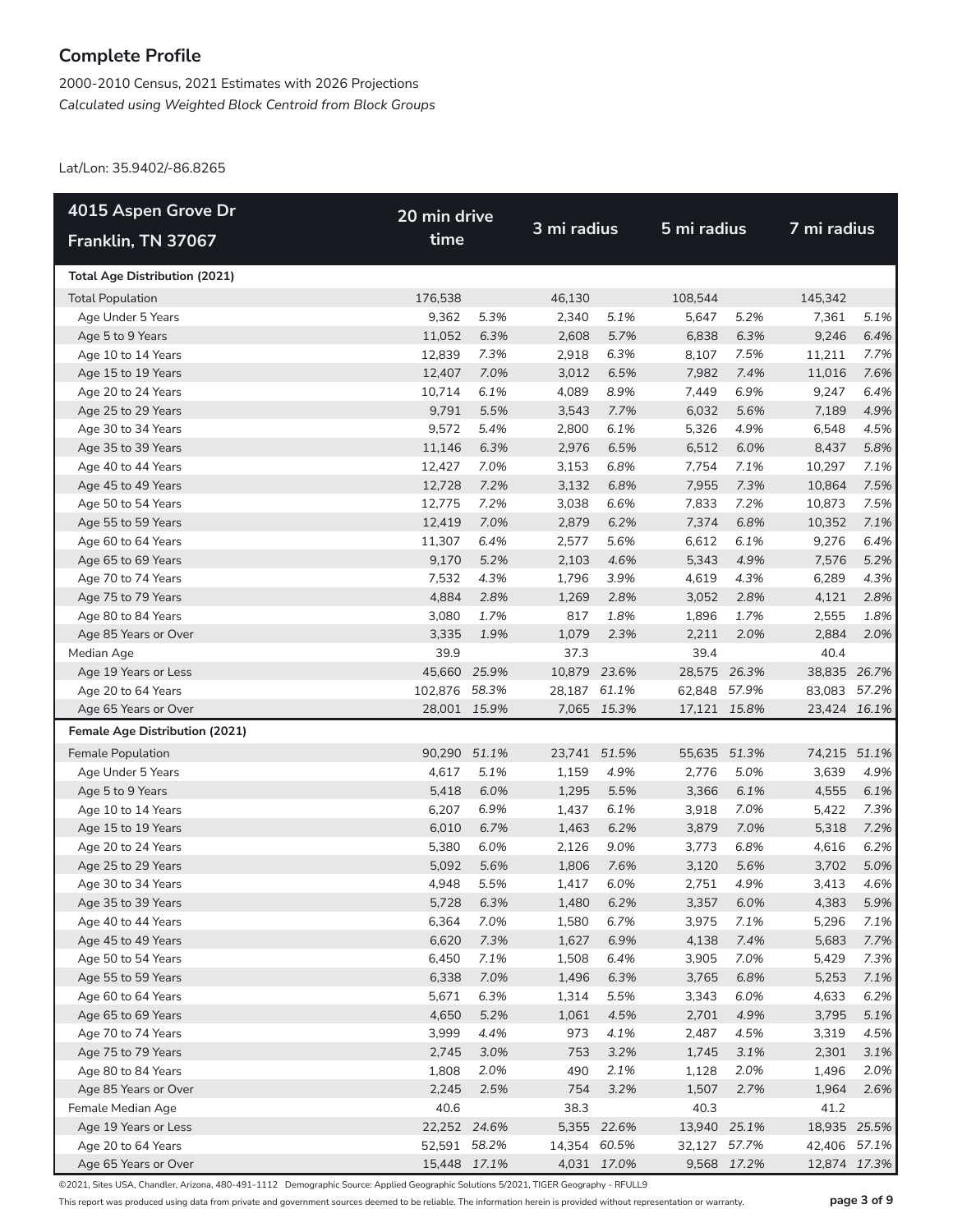2000-2010 Census, 2021 Estimates with 2026 Projections *Calculated using Weighted Block Centroid from Block Groups*

Lat/Lon: 35.9402/-86.8265

| 4015 Aspen Grove Dr          | 20 min drive |           |              |              |              |              |              |           |  |  |
|------------------------------|--------------|-----------|--------------|--------------|--------------|--------------|--------------|-----------|--|--|
| Franklin, TN 37067           | time         |           | 3 mi radius  |              | 5 mi radius  |              | 7 mi radius  |           |  |  |
| Male Age Distribution (2021) |              |           |              |              |              |              |              |           |  |  |
| Male Population              | 86,248 48.9% |           |              | 22,390 48.5% |              | 52,909 48.7% | 71,127 48.9% |           |  |  |
| Age Under 5 Years            | 4,745        | 5.5%      | 1,181        | 5.3%         | 2,872        | 5.4%         | 3,722        | 5.2%      |  |  |
| Age 5 to 9 Years             | 5,634        | 6.5%      | 1,313        | 5.9%         | 3,471        | 6.6%         | 4,691        | 6.6%      |  |  |
| Age 10 to 14 Years           | 6,632        | 7.7%      | 1,481        | 6.6%         | 4,190        | 7.9%         | 5,789        | 8.1%      |  |  |
| Age 15 to 19 Years           | 6,397        | 7.4%      | 1,549        | 6.9%         | 4,103        | 7.8%         | 5,698        | 8.0%      |  |  |
| Age 20 to 24 Years           | 5,334        | 6.2%      | 1,962        | 8.8%         | 3,676        | 6.9%         | 4,631        | 6.5%      |  |  |
| Age 25 to 29 Years           | 4,699        | 5.4%      | 1,737        | 7.8%         | 2,913        | 5.5%         | 3,487        | 4.9%      |  |  |
| Age 30 to 34 Years           | 4,623        | 5.4%      | 1,383        | 6.2%         | 2,575        | 4.9%         | 3,135        | 4.4%      |  |  |
| Age 35 to 39 Years           | 5,417        | 6.3%      | 1,495        | 6.7%         | 3,156        | 6.0%         | 4,054        | 5.7%      |  |  |
| Age 40 to 44 Years           | 6,063        | 7.0%      | 1,573        | 7.0%         | 3,779        | 7.1%         | 5,001        | 7.0%      |  |  |
| Age 45 to 49 Years           | 6,108        | 7.1%      | 1,505        | 6.7%         | 3,817        | 7.2%         | 5,181        | 7.3%      |  |  |
| Age 50 to 54 Years           | 6,324        | 7.3%      | 1,531        | 6.8%         | 3,928        | 7.4%         | 5,444        | 7.7%      |  |  |
| Age 55 to 59 Years           | 6,081        | 7.1%      | 1,384        | 6.2%         | 3,609        | 6.8%         | 5,099        | 7.2%      |  |  |
| Age 60 to 64 Years           | 5,636        | 6.5%      | 1,263        | 5.6%         | 3,269        | 6.2%         | 4,643        | 6.5%      |  |  |
| Age 65 to 69 Years           | 4,520        | 5.2%      | 1,043        | 4.7%         | 2,641        | 5.0%         | 3,781        | 5.3%      |  |  |
| Age 70 to 74 Years           | 3,533        | 4.1%      | 823          | 3.7%         | 2,133        | 4.0%         | 2,970        | 4.2%      |  |  |
| Age 75 to 79 Years           | 2,139        | 2.5%      | 516          | 2.3%         | 1,308        | 2.5%         | 1,821        | 2.6%      |  |  |
| Age 80 to 84 Years           | 1,272        | 1.5%      | 327          | 1.5%         | 768          | 1.5%         | 1,059        | 1.5%      |  |  |
| Age 85 Years or Over         | 1,090        | 1.3%      | 325          | 1.5%         | 704          | 1.3%         | 920          | 1.3%      |  |  |
| Male Median Age              | 39.1         |           | 36.4         |              | 38.6         |              | 39.6         |           |  |  |
| Age 19 Years or Less         | 23,408 27.1% |           |              | 5,523 24.7%  |              | 14,635 27.7% | 19,900 28.0% |           |  |  |
| Age 20 to 64 Years           | 50,286 58.3% |           | 13,833 61.8% |              | 30,721 58.1% |              | 40,676 57.2% |           |  |  |
| Age 65 Years or Over         | 12,553 14.6% |           |              | 3,034 13.5%  |              | 7,553 14.3%  | 10,551 14.8% |           |  |  |
| Males per 100 Females (2021) |              |           |              |              |              |              |              |           |  |  |
| <b>Overall Comparison</b>    | 96           |           | 94           |              | 95           |              | 96           |           |  |  |
| Age Under 5 Years            |              | 103 50.7% |              | 102 50.5%    | 103          | 50.8%        |              | 102 50.6% |  |  |
| Age 5 to 9 Years             |              | 104 51.0% |              | 101 50.3%    |              | 103 50.8%    |              | 103 50.7% |  |  |
| Age 10 to 14 Years           |              | 107 51.7% |              | 103 50.7%    | 107          | 51.7%        |              | 107 51.7% |  |  |
| Age 15 to 19 Years           |              | 106 51.6% |              | 106 51.4%    |              | 106 51.4%    |              | 107 51.7% |  |  |
| Age 20 to 24 Years           |              | 99 49.8%  |              | 92 48.0%     |              | 97 49.3%     |              | 100 50.1% |  |  |
| Age 25 to 29 Years           |              | 92 48.0%  |              | 96 49.0%     |              | 93 48.3%     |              | 94 48.5%  |  |  |
| Age 30 to 34 Years           |              | 93 48.3%  |              | 98 49.4%     |              | 94 48.3%     |              | 92 47.9%  |  |  |
| Age 35 to 39 Years           |              | 95 48.6%  |              | 101 50.3%    |              | 94 48.5%     |              | 92 48.1%  |  |  |
| Age 40 to 44 Years           |              | 95 48.8%  |              | 100 49.9%    |              | 95 48.7%     |              | 94 48.6%  |  |  |
| Age 45 to 49 Years           |              | 92 48.0%  |              | 92 48.1%     |              | 92 48.0%     |              | 91 47.7%  |  |  |
| Age 50 to 54 Years           |              | 98 49.5%  |              | 102 50.4%    |              | 101 50.1%    |              | 100 50.1% |  |  |
| Age 55 to 59 Years           |              | 96 49.0%  |              | 93 48.1%     |              | 96 48.9%     |              | 97 49.3%  |  |  |
| Age 60 to 64 Years           |              | 99 49.8%  |              | 96 49.0%     |              | 98 49.4%     |              | 100 50.1% |  |  |
| Age 65 to 69 Years           |              | 97 49.3%  |              | 98 49.6%     |              | 98 49.4%     |              | 100 49.9% |  |  |
| Age 70 to 74 Years           |              | 88 46.9%  |              | 85 45.8%     |              | 86 46.2%     |              | 90 47.2%  |  |  |
| Age 75 to 79 Years           |              | 78 43.8%  |              | 69 40.7%     |              | 75 42.8%     |              | 79 44.2%  |  |  |
| Age 80 to 84 Years           |              | 70 41.3%  |              | 67 40.0%     |              | 68 40.5%     |              | 71 41.4%  |  |  |
| Age 85 Years or Over         |              | 49 32.7%  |              | 43 30.2%     |              | 47 31.8%     |              | 47 31.9%  |  |  |
| Age 19 Years or Less         |              | 105 51.3% |              | 103 50.8%    |              | 105 51.2%    |              | 105 51.2% |  |  |
| Age 20 to 39 Years           |              | 95 48.7%  |              | 96 49.1%     |              | 95 48.7%     |              | 95 48.7%  |  |  |
| Age 40 to 64 Years           |              | 96 49.0%  |              | 96 49.1%     |              | 96 49.0%     |              | 96 49.1%  |  |  |
| Age 65 Years or Over         |              | 81 44.8%  |              | 75 42.9%     |              | 79 44.1%     |              | 82 45.0%  |  |  |

©2021, Sites USA, Chandler, Arizona, 480-491-1112 Demographic Source: Applied Geographic Solutions 5/2021, TIGER Geography - RFULL9

This report was produced using data from private and government sources deemed to be reliable. The information herein is provided without representation or warranty. **page 4 of 9**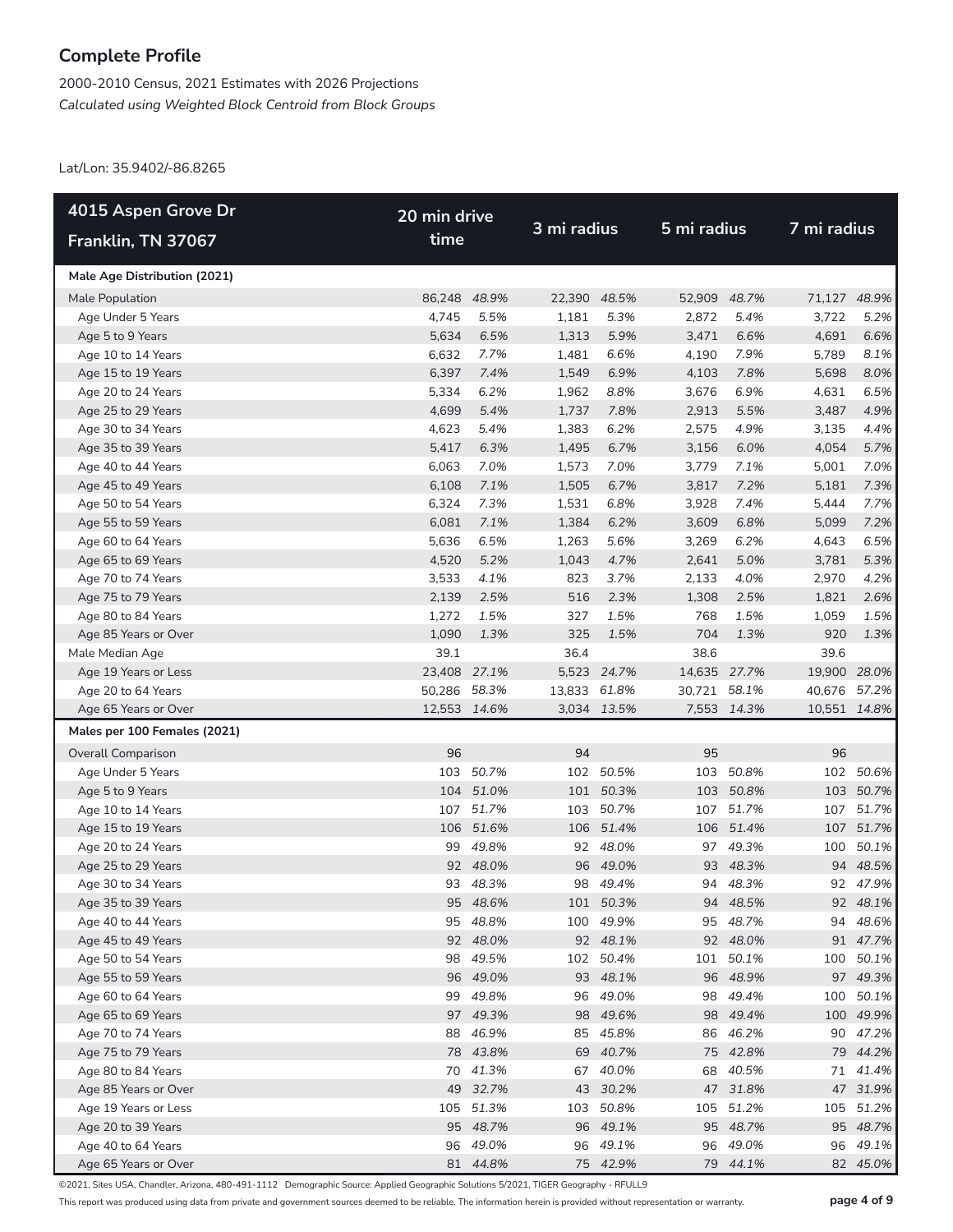2000-2010 Census, 2021 Estimates with 2026 Projections *Calculated using Weighted Block Centroid from Block Groups*

Lat/Lon: 35.9402/-86.8265

| 4015 Aspen Grove Dr                          | 20 min drive  |              |              |              |              |             |               |              |
|----------------------------------------------|---------------|--------------|--------------|--------------|--------------|-------------|---------------|--------------|
| Franklin, TN 37067                           | time          |              | 3 mi radius  |              | 5 mi radius  |             | 7 mi radius   |              |
| Household Type (2021)                        |               |              |              |              |              |             |               |              |
| <b>Total Households</b>                      | 67,047        |              | 19,004       |              | 41,112       |             | 53,754        |              |
| Households with Children                     | 22,110        | 33.0%        |              | 5,334 28.1%  | 13,651 33.2% |             | 18,387 34.2%  |              |
| Average Household Size                       | 2.6           |              | 2.4          |              | 2.6          |             | 2.7           |              |
| Household Density per Square Mile            | 359           |              | 672          |              | 524          |             | 349           |              |
| <b>Population Family</b>                     | 150,411 85.2% |              | 35,799 77.6% |              | 91,903 84.7% |             | 125,362 86.3% |              |
| Population Non-Family                        | 24,903        | 14.1%        | 10,062 21.8% |              | 15,839       | 14.6%       | 18,749        | 12.9%        |
| <b>Population Group Quarters</b>             | 1,224         | 0.7%         | 269          | 0.6%         | 803          | 0.7%        | 1,231         | 0.8%         |
| <b>Family Households</b>                     | 47,341 70.6%  |              | 11,351 59.7% |              | 28,698       | 69.8%       | 38,979        | 72.5%        |
| Married Couple Households                    |               | 40,465 85.5% |              | 9,214 81.2%  | 24,117 84.0% |             | 33,373 85.6%  |              |
| Other Family Households with Children        |               | 6,876 14.5%  |              | 2,137 18.8%  |              | 4,581 16.0% |               | 5,606 14.4%  |
| Family Households with Children              |               | 22,004 46.5% |              | 5,283 46.5%  | 13,579 47.3% |             | 18,303 47.0%  |              |
| Married Couple with Children                 | 18,068 82.1%  |              |              | 4,029 76.3%  | 10,875 80.1% |             | 15,017 82.0%  |              |
| Other Family Households with Children        |               | 3,936 17.9%  |              | 1,254 23.7%  |              | 2,704 19.9% |               | 3,286 18.0%  |
| Family Households No Children                | 25,337        | 53.5%        | 6,068        | 53.5%        | 15,119       | 52.7%       | 20,677        | 53.0%        |
| Married Couple No Children                   |               | 22,397 88.4% |              | 5,185 85.5%  | 13,242 87.6% |             | 18,357 88.8%  |              |
| Other Family Households No Children          | 2,940         | 11.6%        | 883          | 14.5%        |              | 1,877 12.4% | 2,320         | 11.2%        |
| Non-Family Households                        |               | 19,706 29.4% |              | 7,653 40.3%  | 12,415 30.2% |             | 14,774 27.5%  |              |
| Non-Family Households with Children          | 106           | 0.5%         | 51           | 0.7%         | 72           | 0.6%        | 85            | 0.6%         |
| Non-Family Households No Children            | 19,600        | 99.5%        |              | 7,602 99.3%  | 12,343 99.4% |             | 14,690 99.4%  |              |
| Average Family Household Size                | 3.2           |              | 3.2          |              | 3.2          |             | 3.2           |              |
| Average Family Income                        | \$194,290     |              | \$178,406    |              | \$183,740    |             | \$199,504     |              |
| Median Family Income                         | \$149,201     |              | \$130,156    |              | \$143,007    |             | \$152,337     |              |
| Average Non-Family Household Size            | 1.3           |              | 1.3          |              | 1.3          |             | 1.3           |              |
| <b>Marital Status (2021)</b>                 |               |              |              |              |              |             |               |              |
| Population Age 15 Years or Over              | 143,285       |              | 38,264       |              | 87,951       |             | 117,523       |              |
| Never Married                                | 32,351 22.6%  |              |              | 9,135 23.9%  | 20,051 22.8% |             | 25,877        | 22.0%        |
| <b>Currently Married</b>                     |               | 92,255 64.4% | 23,556 61.6% |              | 55,966 63.6% |             | 76,820 65.4%  |              |
| <b>Previously Married</b>                    | 18,679        | 13.0%        | 5,572        | 14.6%        | 11,934       | 13.6%       | 14,826        | 12.6%        |
| Separated                                    |               | 2,720 14.6%  |              | 863 15.5%    |              | 1,730 14.5% |               | 2,235 15.1%  |
| Widowed                                      |               | 6,389 34.2%  |              | 2,024 36.3%  |              | 4,120 34.5% | 5,344         | 36.0%        |
| Divorced                                     |               | 9,570 51.2%  |              | 2,685 48.2%  |              | 6,084 51.0% |               | 7,247 48.9%  |
| <b>Educational Attainment (2021)</b>         |               |              |              |              |              |             |               |              |
| Adult Population Age 25 Years or Over        | 120,163       |              | 31,163       |              | 72,520       |             | 97,260        |              |
| Elementary (Grade Level 0 to 8)              | 1,610         | 1.3%         | 514          | 1.6%         | 1,158        | 1.6%        | 1,352         | 1.4%         |
| Some High School (Grade Level 9 to 11)       | 2,799         | 2.3%         | 768          | 2.5%         | 1,968        | 2.7%        | 2,328         | 2.4%         |
| High School Graduate                         | 13,281        | 11.1%        | 3,475        | 11.2%        |              | 8,176 11.3% | 10,558        | 10.9%        |
| Some College                                 |               | 16,116 13.4% |              | 4,618 14.8%  | 10,235 14.1% |             | 13,073 13.4%  |              |
| Associate Degree Only                        | 6,426         | 5.3%         | 1,664        | 5.3%         | 3,978        | 5.5%        | 5,206         | 5.4%         |
| <b>Bachelor Degree Only</b>                  |               | 48,660 40.5% | 12,040       | 38.6%        | 28,675 39.5% |             |               | 39,278 40.4% |
| Graduate Degree                              | 31,272 26.0%  |              |              | 8,085 25.9%  | 18,330 25.3% |             | 25,465        | 26.2%        |
| Any College (Some College or Higher)         | 102,474 85.3% |              |              | 26,407 84.7% | 61,219 84.4% |             |               | 83,023 85.4% |
| College Degree + (Bachelor Degree or Higher) | 79,932 66.5%  |              | 20,124 64.6% |              | 47,005 64.8% |             | 64,744        | 66.6%        |

©2021, Sites USA, Chandler, Arizona, 480-491-1112 Demographic Source: Applied Geographic Solutions 5/2021, TIGER Geography - RFULL9

This report was produced using data from private and government sources deemed to be reliable. The information herein is provided without representation or warranty. **page 5 of 9**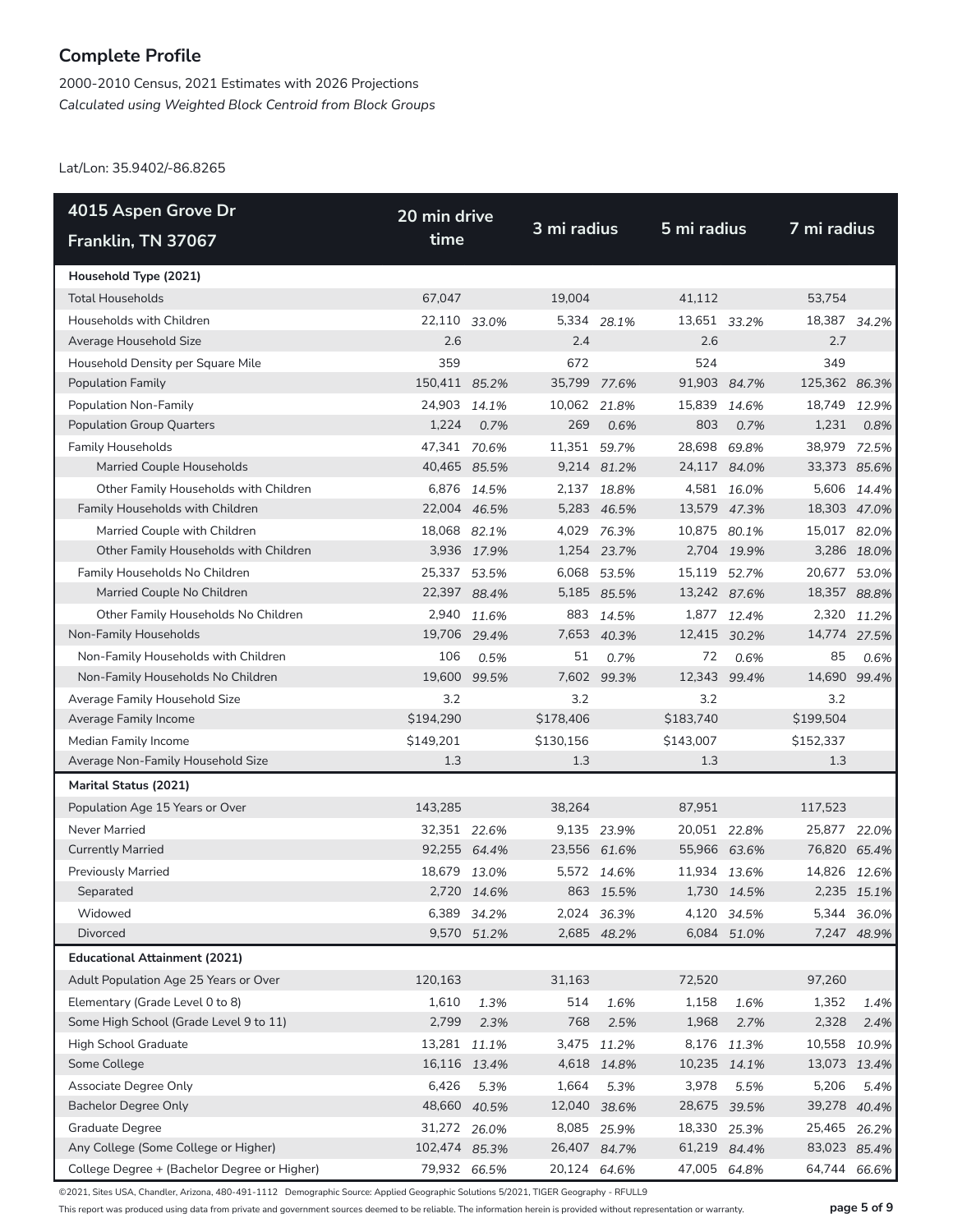2000-2010 Census, 2021 Estimates with 2026 Projections *Calculated using Weighted Block Centroid from Block Groups*

Lat/Lon: 35.9402/-86.8265

| 4015 Aspen Grove Dr                            | 20 min drive  |             |              |             |              |             |              |             |  |
|------------------------------------------------|---------------|-------------|--------------|-------------|--------------|-------------|--------------|-------------|--|
| Franklin, TN 37067                             | time          |             | 3 mi radius  |             | 5 mi radius  |             | 7 mi radius  |             |  |
| Housing                                        |               |             |              |             |              |             |              |             |  |
| Total Housing Units (2021)                     | 69,419        |             | 19,622       |             | 42,406       |             | 55,383       |             |  |
| Total Housing Units (2010)                     | 54,743        |             | 15,872       |             | 33,782       |             | 43,575       |             |  |
| Historical Annual Growth (2010-2021)           | 14,676        | 2.4%        | 3,750        | 2.1%        | 8,624        | 2.3%        | 11,808       | 2.5%        |  |
| Housing Units Occupied (2021)                  | 67,047 96.6%  |             | 19,004 96.8% |             | 41,112 96.9% |             | 53,754 97.1% |             |  |
| Housing Units Owner-Occupied                   | 50,132 74.8%  |             | 10,362 54.5% |             | 28,912 70.3% |             | 39,999 74.4% |             |  |
| Housing Units Renter-Occupied                  | 16,914 25.2%  |             |              | 8,642 45.5% | 12,200       | 29.7%       | 13,755       | 25.6%       |  |
| Housing Units Vacant (2021)                    | 2,372         | 3.4%        | 619          | 3.2%        | 1,294        | 3.1%        | 1,629        | 2.9%        |  |
| Household Size (2021)                          |               |             |              |             |              |             |              |             |  |
| <b>Total Households</b>                        | 67,047        |             | 19,004       |             | 41,112       |             | 53,754       |             |  |
| 1 Person Households                            | 15,844 23.6%  |             |              | 6,004 31.6% |              | 9,942 24.2% | 11,879 22.1% |             |  |
| 2 Person Households                            | 22,264 33.2%  |             |              | 6,228 32.8% | 13,430 32.7% |             | 17,639 32.8% |             |  |
| 3 Person Households                            | 11,219 16.7%  |             |              | 2,767 14.6% |              | 6,841 16.6% |              | 9,148 17.0% |  |
| 4 Person Households                            | 11,121 16.6%  |             |              | 2,525 13.3% |              | 6,834 16.6% |              | 9,377 17.4% |  |
| 5 Person Households                            | 4.612         | 6.9%        | 1,017        | 5.4%        | 2,831        | 6.9%        | 3,998        | 7.4%        |  |
| 6 Person Households                            | 1,372         | 2.0%        | 303          | 1.6%        | 842          | 2.0%        | 1,183        | 2.2%        |  |
| 7 or More Person Households                    | 615           | 0.9%        | 160          | 0.8%        | 394          | 1.0%        | 529          | 1.0%        |  |
| Household Income Distribution (2021)           |               |             |              |             |              |             |              |             |  |
| HH Income \$200,000 or More                    | 16,073 24.0%  |             |              | 3,146 16.6% |              | 9,138 22.2% | 13,722 25.5% |             |  |
| HH Income \$150,000 to \$199,999               |               | 8,056 12.0% |              | 2,112 11.1% |              | 4,842 11.8% |              | 6,563 12.2% |  |
| HH Income \$125,000 to \$149,999               |               | 7,171 10.7% |              | 2,074 10.9% |              | 4,417 10.7% |              | 5,569 10.4% |  |
| HH Income \$100,000 to \$124,999               |               | 7,110 10.6% |              | 2,339 12.3% |              | 4,435 10.8% |              | 5,621 10.5% |  |
| HH Income \$75,000 to \$99,999                 |               | 7,833 11.7% |              | 2,741 14.4% |              | 4,803 11.7% |              | 6,023 11.2% |  |
| HH Income \$50,000 to \$74,999                 |               | 8,755 13.1% |              | 2,776 14.6% |              | 5,575 13.6% |              | 6,819 12.7% |  |
| HH Income \$35,000 to \$49,999                 | 4,909         | 7.3%        | 1,539        | 8.1%        | 3,136        | 7.6%        | 3,717        | 6.9%        |  |
| HH Income \$25,000 to \$34,999                 | 2,626         | 3.9%        | 864          | 4.5%        | 1,740        | 4.2%        | 2,018        | 3.8%        |  |
| HH Income \$15,000 to \$24,999                 | 2,257         | 3.4%        | 696          | 3.7%        | 1,502        | 3.7%        | 1,803        | 3.4%        |  |
| HH Income \$10,000 to \$14,999                 | 777           | 1.2%        | 279          | 1.5%        | 466          | 1.1%        | 583          | 1.1%        |  |
| HH Income Under \$10,000                       | 1,481         | 2.2%        | 439          | 2.3%        | 1,057        | 2.6%        | 1,318        | 2.5%        |  |
| Household Vehicles (2021)                      |               |             |              |             |              |             |              |             |  |
| Households 0 Vehicles Available                | 1,719         | 2.6%        | 757          | 4.0%        | 1,221        | 3.0%        | 1,437        | 2.7%        |  |
| Households 1 Vehicle Available                 | 15,783 23.5%  |             |              | 6,158 32.4% | 10,374 25.2% |             | 12,164 22.6% |             |  |
| Households 2 Vehicles Available                | 31,319 46.7%  |             |              | 8,052 42.4% | 18,834 45.8% |             | 24,898 46.3% |             |  |
| Households 3 or More Vehicles Available        | 18,226 27.2%  |             |              | 4,037 21.2% | 10,683 26.0% |             | 15,255 28.4% |             |  |
| Total Vehicles Available                       | 140,349       |             | 35,876       |             | 84,264       |             | 113,933      |             |  |
| Average Vehicles per Household                 | 2.1           |             | 1.9          |             | 2.0          |             | 2.1          |             |  |
| Owner-Occupied Household Vehicles              | 114,066 81.3% |             | 23,014 64.1% |             | 65,624 77.9% |             | 92,622 81.3% |             |  |
| Average Vehicles per Owner-Occupied Household  | 2.3           |             | 2.2          |             | 2.3          |             | 2.3          |             |  |
| Renter-Occupied Household Vehicles             | 26,283        | 18.7%       | 12,862 35.9% |             | 18,640 22.1% |             | 21,312 18.7% |             |  |
| Average Vehicles per Renter-Occupied Household | 1.6           |             | 1.5          |             | 1.5          |             | 1.5          |             |  |
| Travel Time (2021)                             |               |             |              |             |              |             |              |             |  |
| Worker Base Age 16 years or Over               | 90,622        |             | 23,369       |             | 55,128       |             | 73,830       |             |  |
| Travel to Work in 14 Minutes or Less           | 17,873 19.7%  |             |              | 7,050 30.2% | 12,827 23.3% |             | 15,447 20.9% |             |  |
| Travel to Work in 15 to 29 Minutes             | 31,729 35.0%  |             |              | 7,619 32.6% | 18,261 33.1% |             | 24,614 33.3% |             |  |
| Travel to Work in 30 to 59 Minutes             | 28,009 30.9%  |             |              | 7,426 31.8% | 16,985 30.8% |             | 22,646 30.7% |             |  |
| Travel to Work in 60 Minutes or More           | 3,812         | 4.2%        | 887          | 3.8%        | 2,301        | 4.2%        | 3,218        | 4.4%        |  |
| Work at Home                                   | 11,004 12.1%  |             |              | 2,445 10.5% |              | 6,555 11.9% |              | 8,830 12.0% |  |
| Average Minutes Travel to Work                 | 23.0          |             | 20.6         |             | 22.0         |             | 22.8         |             |  |

©2021, Sites USA, Chandler, Arizona, 480-491-1112 Demographic Source: Applied Geographic Solutions 5/2021, TIGER Geography - RFULL9

This report was produced using data from private and government sources deemed to be reliable. The information herein is provided without representation or warranty. **page 6 of 9**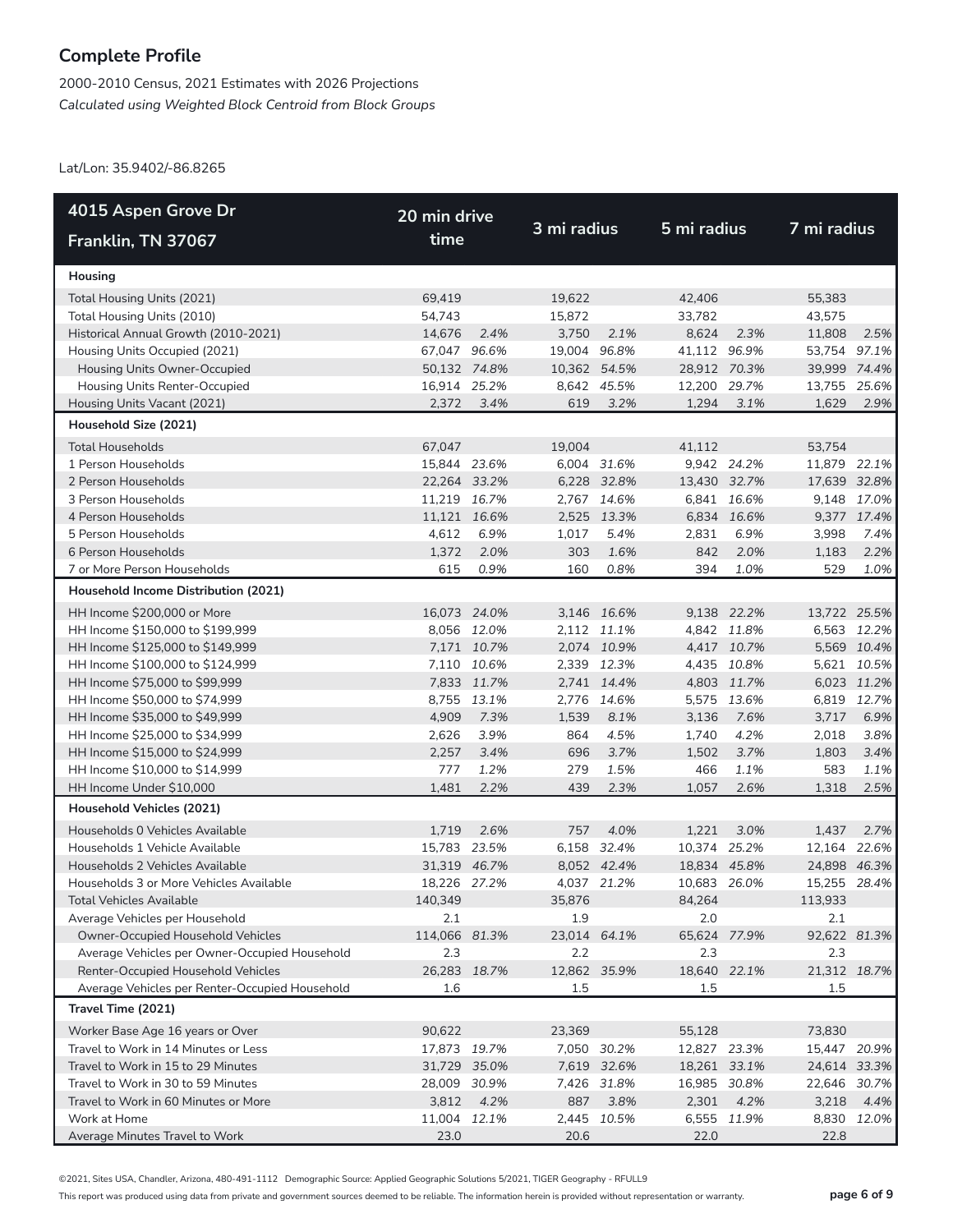2000-2010 Census, 2021 Estimates with 2026 Projections *Calculated using Weighted Block Centroid from Block Groups*

Lat/Lon: 35.9402/-86.8265

| 4015 Aspen Grove Dr                            | 20 min drive |                          | 3 mi radius    |                          | 5 mi radius  |                          |                |              |  |
|------------------------------------------------|--------------|--------------------------|----------------|--------------------------|--------------|--------------------------|----------------|--------------|--|
| Franklin, TN 37067                             | time         |                          |                |                          |              |                          | 7 mi radius    |              |  |
| Transportation To Work (2021)                  |              |                          |                |                          |              |                          |                |              |  |
| Worker Base Age 16 years or Over               | 90,622       |                          | 23.369         |                          | 55,128       |                          | 73.830         |              |  |
| Drive to Work Alone                            | 70,877 78.2% |                          | 18,351 78.5%   |                          | 43,009 78.0% |                          | 57,744         | 78.2%        |  |
| Drive to Work in Carpool                       | 6,347        | 7.0%                     | 1,897          | 8.1%                     | 4,130        | 7.5%                     | 5,288          | 7.2%         |  |
| Travel to Work by Public Transportation        | 356          | 0.4%                     | 50             | 0.2%                     | 174          | 0.3%                     | 251            | 0.3%         |  |
| Drive to Work on Motorcycle                    | 36           | $\overline{\phantom{a}}$ | 24             | 0.1%                     | 31           | $\overline{\phantom{a}}$ | 33             |              |  |
| Bicycle to Work                                | 22           | $\overline{a}$           | $\overline{7}$ | $\sim$                   | 11           | $\overline{a}$           | 12             |              |  |
| Walk to Work                                   | 945          | 1.0%                     | 373            | 1.6%                     | 635          | 1.2%                     | 810            | 1.1%         |  |
| <b>Other Means</b>                             | 1,035        | 1.1%                     | 223            | 1.0%                     | 583          | 1.1%                     | 863            | 1.2%         |  |
| Work at Home                                   | 11,004 12.1% |                          |                | 2,445 10.5%              |              | 6,555 11.9%              |                | 8,830 12.0%  |  |
| Daytime Demographics (2021)                    |              |                          |                |                          |              |                          |                |              |  |
| <b>Total Businesses</b>                        | 14,098       |                          | 5,879          |                          | 8,127        |                          | 11,718         |              |  |
| <b>Total Employees</b>                         | 147,084      |                          | 67,616         |                          | 84,113       |                          | 122,897        |              |  |
| <b>Company Headquarter Businesses</b>          | 654          | 4.6%                     | 314            | 5.3%                     | 378          | 4.7%                     | 554            | 4.7%         |  |
| Company Headquarter Employees                  | 31,954       | 21.7%                    | 17,267         | 25.5%                    | 18,421       | 21.9%                    | 27,918 22.7%   |              |  |
| <b>Employee Population per Business</b>        | 10.4 to 1    |                          | $11.5$ to $1$  |                          | 10.4 to 1    |                          | 10.5 to 1      |              |  |
| <b>Residential Population per Business</b>     | 12.5 to 1    |                          |                | 7.8 to 1                 | 13.4 to 1    |                          | 12.4 to 1      |              |  |
| Adj. Daytime Demographics Age 16 Years or Over | 194,628      |                          | 79,501         |                          | 112,951      |                          | 162,825        |              |  |
| <b>Labor Force</b>                             |              |                          |                |                          |              |                          |                |              |  |
| Labor Population Age 16 Years or Over (2021)   | 140,293      |                          | 37,529         |                          | 85,999       |                          | 114,835        |              |  |
| Labor Force Total Males (2021)                 | 67,750 48.3% |                          | 18,067 48.1%   |                          | 41,410 48.2% |                          | 55,579         | 48.4%        |  |
| Male Civilian Employed                         | 50,823 75.0% |                          | 13,783 76.3%   |                          |              | 31,358 75.7%             | 41,451 74.6%   |              |  |
| Male Civilian Unemployed                       | 1,519        | 2.2%                     | 469            | 2.6%                     | 904          | 2.2%                     | 1,181          | 2.1%         |  |
| Males in Armed Forces                          | 73           | 0.1%                     | 8              | $\overline{\phantom{a}}$ | 9            |                          | 38             |              |  |
| Males Not in Labor Force                       | 15,335 22.6% |                          |                | 3,807 21.1%              | 9,139        | 22.1%                    | 12,908         | 23.2%        |  |
| Labor Force Total Females (2021)               | 72,544       | 51.7%                    |                | 19,462 51.9%             | 44,589       | 51.8%                    | 59,256 51.6%   |              |  |
| Female Civilian Employed                       | 41,831       | 57.7%                    | 11,853 60.9%   |                          | 25,790       | 57.8%                    | 33,413         | 56.4%        |  |
| Female Civilian Unemployed                     | 1,675        | 2.3%                     | 504            | 2.6%                     | 1,062        | 2.4%                     | 1,324          | 2.2%         |  |
| Females in Armed Forces                        | 22           | $\overline{\phantom{a}}$ |                | $\overline{a}$           | 4            | $\overline{\phantom{a}}$ | $\overline{4}$ |              |  |
| Females Not in Labor Force                     | 29,015       | 40.0%                    | 7,105          | 36.5%                    |              | 17.733 39.8%             | 24,515         | 41.4%        |  |
| Unemployment Rate                              | 3,194        | 2.3%                     | 973            | 2.6%                     | 1,966        | 2.3%                     | 2,504          | 2.2%         |  |
| Occupation (2021)                              |              |                          |                |                          |              |                          |                |              |  |
| Occupation Population Age 16 Years or Over     | 92,655       |                          | 25,636         |                          | 57,148       |                          | 74,864         |              |  |
| <b>Occupation Total Males</b>                  | 50,823 54.9% |                          | 13,783 53.8%   |                          |              | 31,358 54.9%             | 41,451 55.4%   |              |  |
| <b>Occupation Total Females</b>                |              | 41,831 45.1%             |                | 11,853 46.2%             |              | 25,790 45.1%             |                | 33,413 44.6% |  |
| Management, Business, Financial Operations     | 24,986 27.0% |                          |                | 6,374 24.9%              |              | 14,841 26.0%             | 20,162 26.9%   |              |  |
| Professional, Related                          |              | 29,606 32.0%             |                | 8,274 32.3%              |              | 17,866 31.3%             | 23,804 31.8%   |              |  |
| Service                                        | 11,476 12.4% |                          | 3,699          | 14.4%                    | 8,040        | 14.1%                    | 9,781          | 13.1%        |  |
| Sales, Office                                  |              | 18,328 19.8%             |                | 5,177 20.2%              |              | 11,540 20.2%             | 14,877 19.9%   |              |  |
| Farming, Fishing, Forestry                     | 75           | $\overline{\phantom{a}}$ | 15             | $\sim$                   | 31           | $\overline{\phantom{a}}$ | 40             |              |  |
| Construction, Extraction, Maintenance          | 3,409        | 3.7%                     | 714            | 2.8%                     | 1,950        | 3.4%                     | 2,504          | 3.3%         |  |
| Production, Transport, Material Moving         | 4,775        | 5.2%                     | 1,381          | 5.4%                     | 2,881        | 5.0%                     | 3,697          | 4.9%         |  |
| <b>White Collar Workers</b>                    | 72,920       | 78.7%                    |                | 19,826 77.3%             |              | 44,247 77.4%             |                | 58,842 78.6% |  |
| <b>Blue Collar Workers</b>                     | 19,735 21.3% |                          |                | 5,810 22.7%              |              | 12,901 22.6%             | 16,022 21.4%   |              |  |

©2021, Sites USA, Chandler, Arizona, 480-491-1112 Demographic Source: Applied Geographic Solutions 5/2021, TIGER Geography - RFULL9

This report was produced using data from private and government sources deemed to be reliable. The information herein is provided without representation or warranty. **page 7 of 9**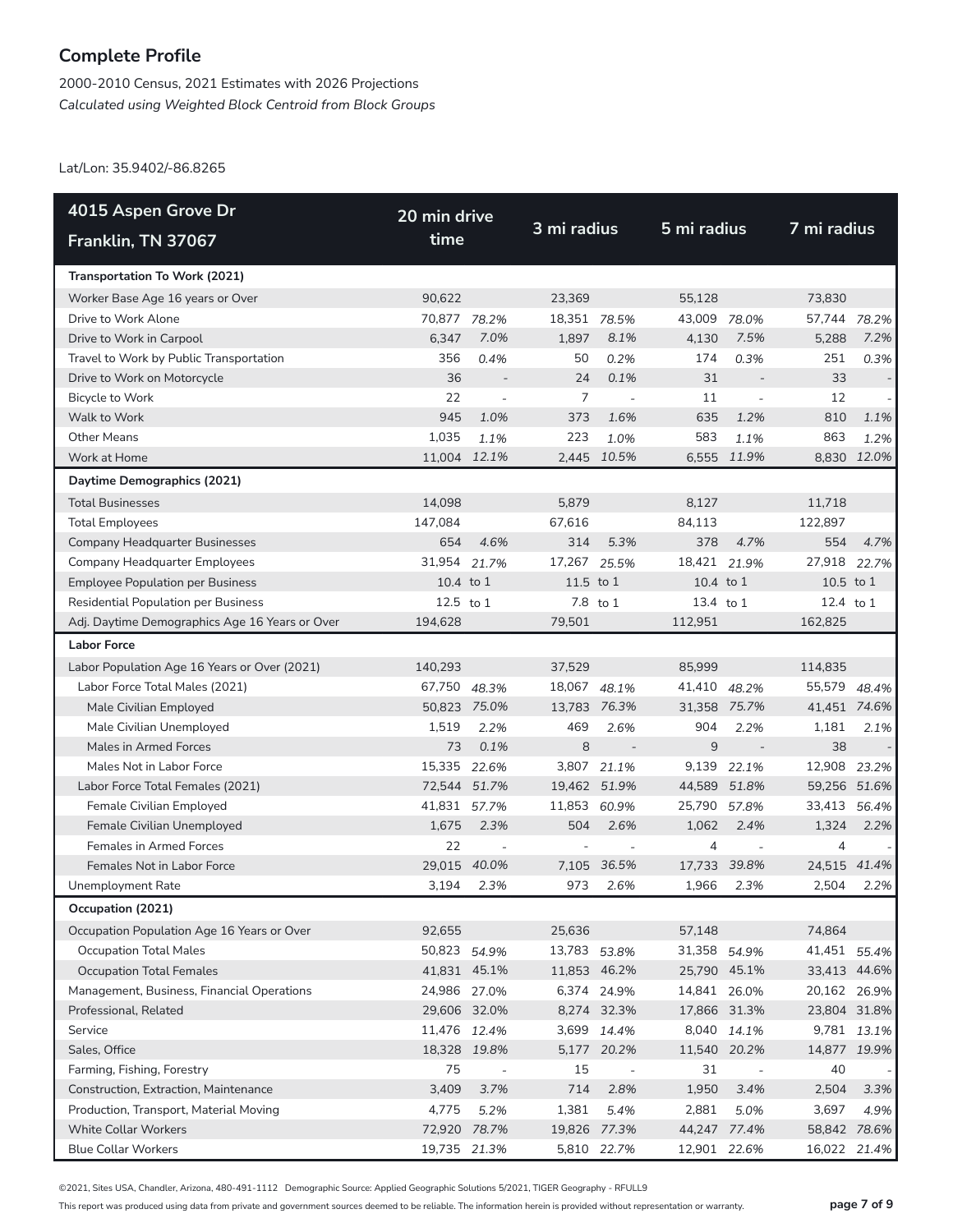2000-2010 Census, 2021 Estimates with 2026 Projections *Calculated using Weighted Block Centroid from Block Groups*

Lat/Lon: 35.9402/-86.8265

| 4015 Aspen Grove Dr                  | 20 min drive   |                          |                          | 3 mi radius              |                          | 5 mi radius    |                          | 7 mi radius |  |
|--------------------------------------|----------------|--------------------------|--------------------------|--------------------------|--------------------------|----------------|--------------------------|-------------|--|
| Franklin, TN 37067                   | time           |                          |                          |                          |                          |                |                          |             |  |
| Units In Structure (2021)            |                |                          |                          |                          |                          |                |                          |             |  |
| <b>Total Units</b>                   | 51,683         |                          | 14,757                   |                          | 31,745                   |                | 40.999                   |             |  |
| 1 Detached Unit                      | 48,046 93.0%   |                          |                          | 9,691 65.7%              | 27,569                   | 86.8%          | 38,672 94.3%             |             |  |
| 1 Attached Unit                      | 4,675          | 9.0%                     |                          | 1,753 11.9%              | 2,947                    | 9.3%           | 3,315                    | 8.1%        |  |
| 2 Units                              | 743            | 1.4%                     | 314                      | 2.1%                     | 447                      | 1.4%           | 490                      | 1.2%        |  |
| 3 to 4 Units                         | 1,407          | 2.7%                     | 649                      | 4.4%                     | 1,081                    | 3.4%           | 1,111                    | 2.7%        |  |
| 5 to 9 Units                         | 2,447          | 4.7%                     | 1,289                    | 8.7%                     | 2,014                    | 6.3%           | 2,070                    | 5.0%        |  |
| 10 to 19 Units                       | 4,114          | 8.0%                     | 2,666                    | 18.1%                    |                          | 3,279 10.3%    | 3,505                    | 8.5%        |  |
| 20 to 49 Units                       | 1,454          | 2.8%                     | 829                      | 5.6%                     | 1,022                    | 3.2%           | 1,087                    | 2.7%        |  |
| 50 or More Units                     | 2,891          | 5.6%                     |                          | 1,617 11.0%              | 1,851                    | 5.8%           | 2,359                    | 5.8%        |  |
| Mobile Home or Trailer               | 1,267          | 2.5%                     | 195                      | 1.3%                     | 902                      | 2.8%           | 1,141                    | 2.8%        |  |
| <b>Other Structure</b>               | $\overline{2}$ |                          | $\overline{\phantom{a}}$ | $\overline{\phantom{a}}$ | $\overline{\phantom{a}}$ |                | $\overline{2}$           |             |  |
| Homes Built By Year (2021)           |                |                          |                          |                          |                          |                |                          |             |  |
| Homes Built 2014 or later            | 10,998         | 15.8%                    |                          | 2,493 12.7%              |                          | 6,200 14.6%    |                          | 8,730 15.8% |  |
| Homes Built 2010 to 2013             | 3,350          | 4.8%                     | 950                      | 4.8%                     | 2,300                    | 5.4%           | 3,032                    | 5.5%        |  |
| Homes Built 2000 to 2009             | 13,137 18.9%   |                          |                          | 3,677 18.7%              |                          | 8,133 19.2%    | 11,056 20.0%             |             |  |
| Homes Built 1990 to 1999             | 14,590         | 21.0%                    |                          | 5,138 26.2%              | 10,485 24.7%             |                | 12,393 22.4%             |             |  |
| Homes Built 1980 to 1989             |                | 9,319 13.4%              |                          | 3,344 17.0%              |                          | 5,829 13.7%    |                          | 7,403 13.4% |  |
| Homes Built 1970 to 1979             | 7,188          | 10.4%                    |                          | 2,093 10.7%              |                          | 4,403 10.4%    |                          | 6,247 11.3% |  |
| Homes Built 1960 to 1969             | 4,647          | 6.7%                     | 835                      | 4.3%                     | 2,256                    | 5.3%           | 3,088                    | 5.6%        |  |
| Homes Built 1950 to 1959             | 1,897          | 2.7%                     | 150                      | 0.8%                     | 464                      | 1.1%           | 507                      | 0.9%        |  |
| Homes Built 1940 to 1949             | 835            | 1.2%                     | 105                      | 0.5%                     | 425                      | 1.0%           | 534                      | 1.0%        |  |
| Homes Built Before 1939              | 1,086          | 1.6%                     | 218                      | 1.1%                     | 617                      | 1.5%           | 764                      | 1.4%        |  |
| Median Age of Homes                  | 24.1 yrs       |                          | 22.8 yrs                 |                          | 23.0 yrs                 |                | 22.8 yrs                 |             |  |
| Home Values (2021)                   |                |                          |                          |                          |                          |                |                          |             |  |
| <b>Owner Specified Housing Units</b> | 50,132         |                          | 10,362                   |                          | 28,912                   |                | 39,999                   |             |  |
| Home Values \$1,000,000 or More      | 4,380          | 8.7%                     | 535                      | 5.2%                     | 2,337                    | 8.1%           | 3,840                    | 9.6%        |  |
| Home Values \$750,000 to \$999,999   | 5,028          | 10.0%                    | 725                      | 7.0%                     | 2,552                    | 8.8%           |                          | 4,463 11.2% |  |
| Home Values \$500,000 to \$749,999   | 14,270 28.5%   |                          |                          | 2,621 25.3%              | 8,168                    | 28.3%          | 12,536 31.3%             |             |  |
| Home Values \$400,000 to \$499,999   |                | 11,118 22.2%             |                          | 2,691 26.0%              |                          | 6,915 23.9%    |                          | 8,636 21.6% |  |
| Home Values \$300,000 to \$399,999   |                | 9,324 18.6%              |                          | 2,388 23.0%              |                          | 5,507 19.0%    |                          | 6,549 16.4% |  |
| Home Values \$250,000 to \$299,999   | 2,676          | 5.3%                     | 663                      | 6.4%                     | 1,490                    | 5.2%           | 1,694                    | 4.2%        |  |
| Home Values \$200,000 to \$249,999   | 981            | 2.0%                     | 164                      | 1.6%                     | 368                      | 1.3%           | 422                      | 1.1%        |  |
| Home Values \$175,000 to \$199,999   | 351            | 0.7%                     | 94                       | 0.9%                     | 194                      | 0.7%           | 216                      | 0.5%        |  |
| Home Values \$150,000 to \$174,999   | 651            | 1.3%                     | 182                      | 1.8%                     | 456                      | 1.6%           | 516                      | 1.3%        |  |
| Home Values \$125,000 to \$149,999   | 334            | 0.7%                     | 80                       | 0.8%                     | 224                      | 0.8%           | 263                      | 0.7%        |  |
| Home Values \$100,000 to \$124,999   | 313            | 0.6%                     | 118                      | 1.1%                     | 223                      | 0.8%           | 271                      | 0.7%        |  |
| Home Values \$90,000 to \$99,999     | 66             | 0.1%                     | 5                        |                          | 33                       | 0.1%           | 49                       | $0.1\%$     |  |
| Home Values \$80,000 to \$89,999     | 69             | 0.1%                     | 7                        |                          | 43                       | 0.1%           | 58                       | 0.1%        |  |
| Home Values \$70,000 to \$79,999     | $\overline{4}$ |                          |                          |                          | $\overline{\phantom{m}}$ |                |                          |             |  |
| Home Values \$60,000 to \$69,999     | 18             | $\overline{\phantom{a}}$ | $\mathbf{1}$             | $\overline{a}$           | 6                        | $\overline{a}$ | 13                       |             |  |
| Home Values \$50,000 to \$59,999     | 25             |                          | $\overline{4}$           |                          | $\boldsymbol{7}$         |                | 16                       |             |  |
| Home Values \$35,000 to \$49,999     | 10             | $\overline{\phantom{a}}$ | $\overline{\phantom{a}}$ | $\overline{a}$           | $\overline{\phantom{a}}$ | $\overline{a}$ | $\overline{\phantom{a}}$ |             |  |
| Home Values \$25,000 to \$34,999     | 235            | 0.5%                     | 31                       | 0.3%                     | 202                      | 0.7%           | 223                      | 0.6%        |  |
| Home Values \$10,000 to \$24,999     | 105            | 0.2%                     | 29                       | 0.3%                     | 84                       | 0.3%           | 88                       | 0.2%        |  |
| Home Values Under \$10,000           | 174            | 0.3%                     | 22                       | 0.2%                     | 106                      | 0.4%           | 149                      | 0.4%        |  |
| Owner-Occupied Median Home Value     | \$518,661      |                          | \$457,560                |                          | \$503,945                |                | \$539,001                |             |  |
| Renter-Occupied Median Rent          | \$1,361        |                          | \$1,381                  |                          | \$1,375                  |                | \$1,387                  |             |  |

©2021, Sites USA, Chandler, Arizona, 480-491-1112 Demographic Source: Applied Geographic Solutions 5/2021, TIGER Geography - RFULL9

This report was produced using data from private and government sources deemed to be reliable. The information herein is provided without representation or warranty. **page 8 of 9**